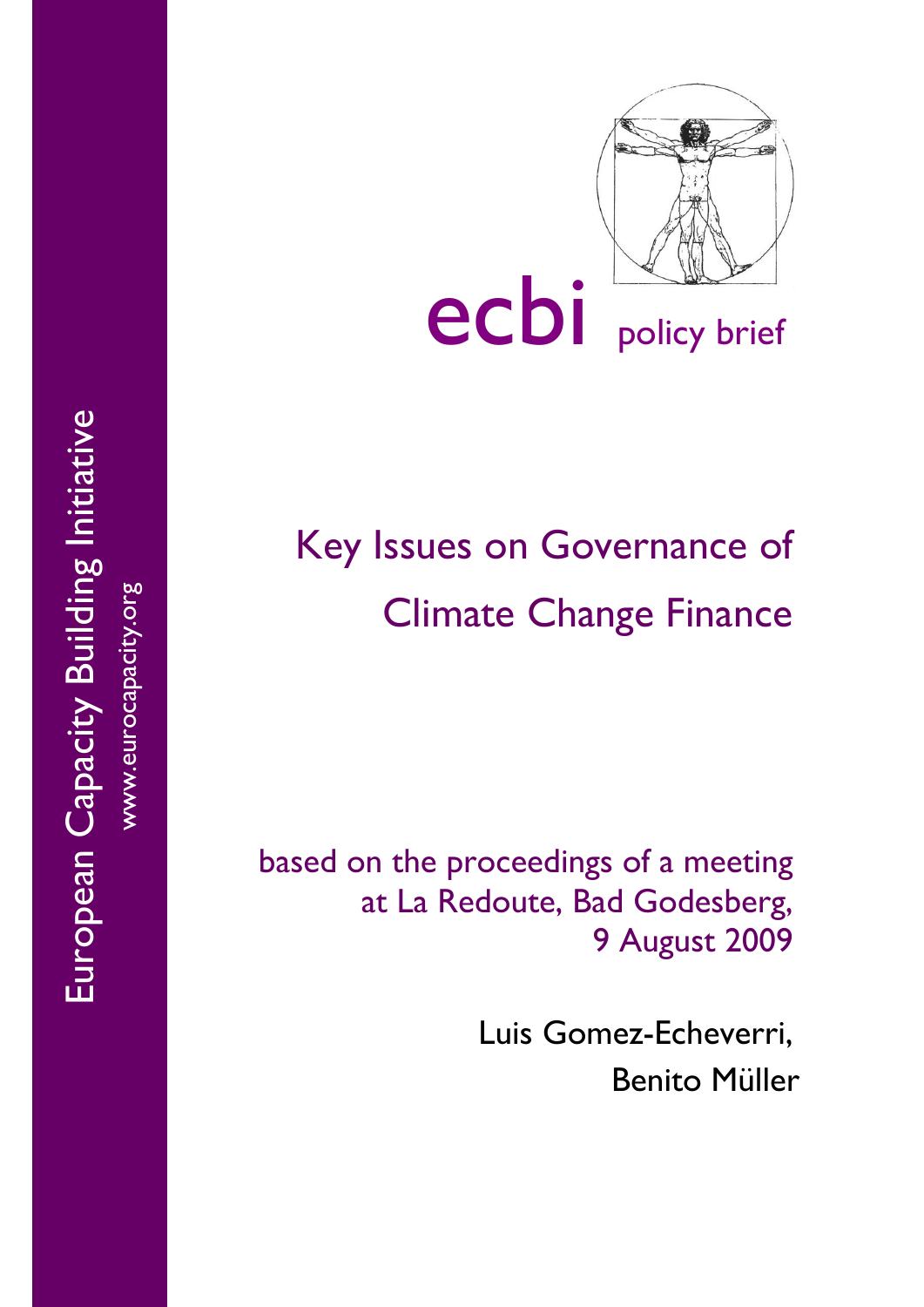The contents of this paper are the authors' sole responsibility. They do not necessarily represent the views of the European Capacity Building Initiative (ecbi) or any of its Members

All rights reserved. No part of this publication may be reproduced, stored in a retrieval system, or transmitted in any form or by any means, electronic, mechanical, photocopying, recording, or otherwise, without prior permission of the ecbi.

© ecbi, September 2009

#### **Acknowledgments:**

This work has been made possible through core funding support to the ecbi from the **Swedish International Development Cooperation Agency.** 



The authors would also like to thank the contributions and feedback they received from their coconveners, *Surya Sethi* and *Anders Wijkman*, as well as from participants, particularly *Saleemul Huq* and *Hannah Reid*, who were kind enough to share their meeting notes with us.

#### **About the authors:**

*Luis Gomez-Echeverri* (corresponding author) is at IIASA (Laxenburg, Austria) with the Global Energy Assessment team, as well as advisor on climate change to several institutions and governments. He worked for close to 30 years with the UN, most of it with UNDP, where he established and was the first Director of the Environment Group, and with the UNFCCC, where he was Director of Implementation Programs and SBI coordinator. luis.gomez.echeverri@gmail.com

*Benito Müller* is Director, Energy & Environment, Oxford Institute for Energy Studies, a Recognised Independent Centre of the University of Oxford. He is also Managing Director, Oxford Climate Policy, where he directs the European Capacity Building Initiative (ecbi).

#### *The views expressed in this policy brief are those of the authors and do not necessarily reflect those of the institutions they are affiliated with.*

Contact:

57 Woodstock Road, Oxford, OX2 7FA, UK Phone +44 (0) 1865 889 128, Fax: +44 (0) 1865 310 527

e-mail: admn.ocp@gmail.com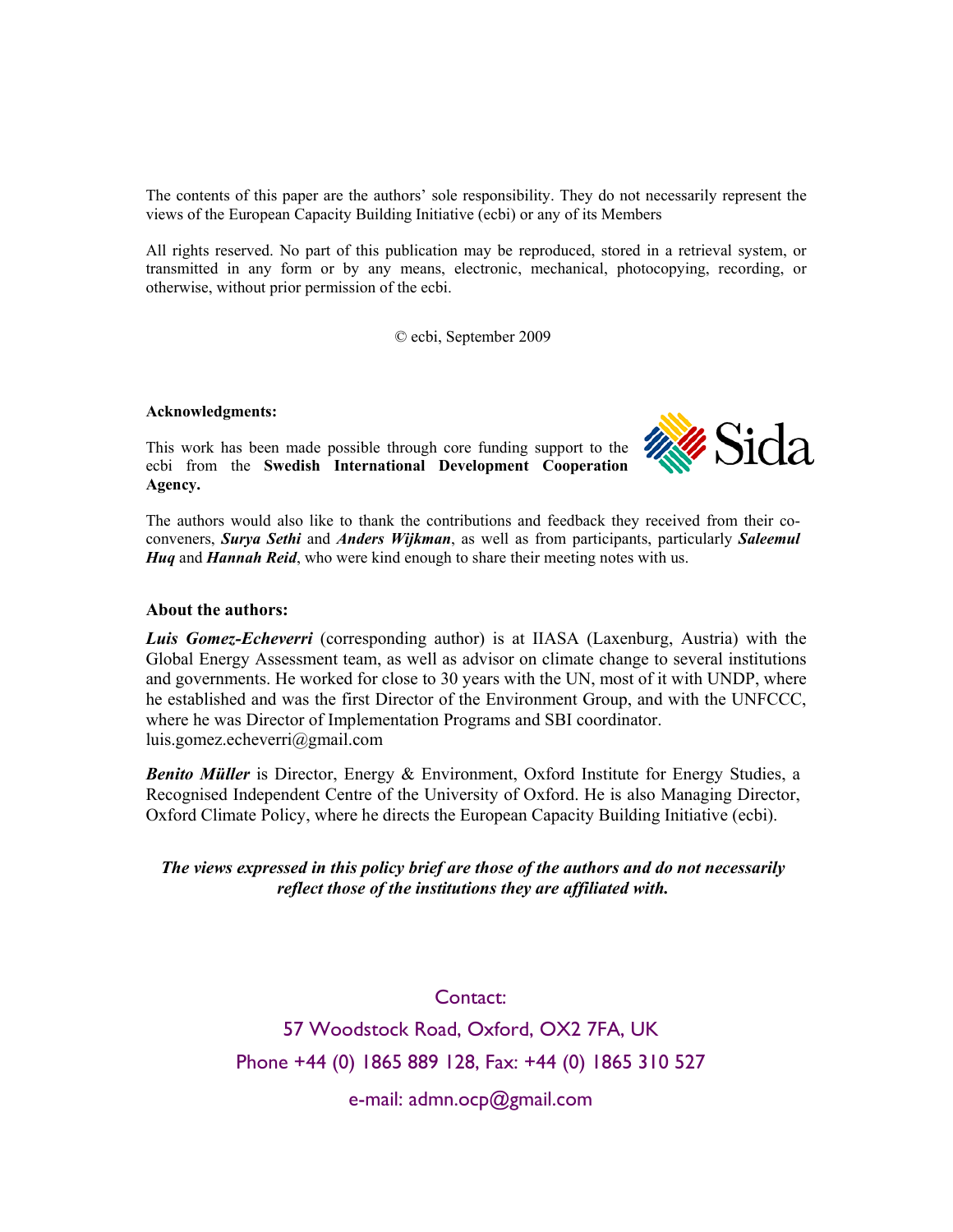# Table of Contents

| $\mathbf{1}$<br>$\mathfrak{D}$                         |  |
|--------------------------------------------------------|--|
|                                                        |  |
| 1<br>$\mathfrak{D}$<br>$\mathcal{E}$<br>$\overline{4}$ |  |
|                                                        |  |
| $1 \quad$<br>$2^{\circ}$                               |  |
| 3                                                      |  |
|                                                        |  |
|                                                        |  |

# Executive Summary

This brief is based on discussions moderated by Anders Wijkman at a meeting that took place at *La Redoute*, Bonn/Bad Godesberg on 9 August 2009. The meeting was part of a series of discussions convened by the ecbi on the governance of the financial mechanism of the UNFCCC. While being aware that the negotiations on the Financial Mechanism, its Architecture and Governance encompass many and complex issues, the meeting focused on three key issues of interest to all Parties:

- i. *the options for disbursement of funding to support climate change activities at the country level*,
- ii. *the modalities for channelling funding streams in support of these activities*, and
- iii. *the role of existing institutions in a final agreement*.

Many Parties believe that coming to a workable understanding and agreement on these three issues would help advance significantly the negotiations on finance. The discussion was informed by the ongoing negotiations and particularly, by the negotiating text of the AWG-LCA, and focused on three areas of divergence:

- i. *how resources should be channelled to countries and whether those not channelled through the UNFCCC qualify for recognition and credit*,
- ii. *the constitution, makeup and mandate of the financial mechanism*, and
- iii. *the degree of reform needed of what already exists*.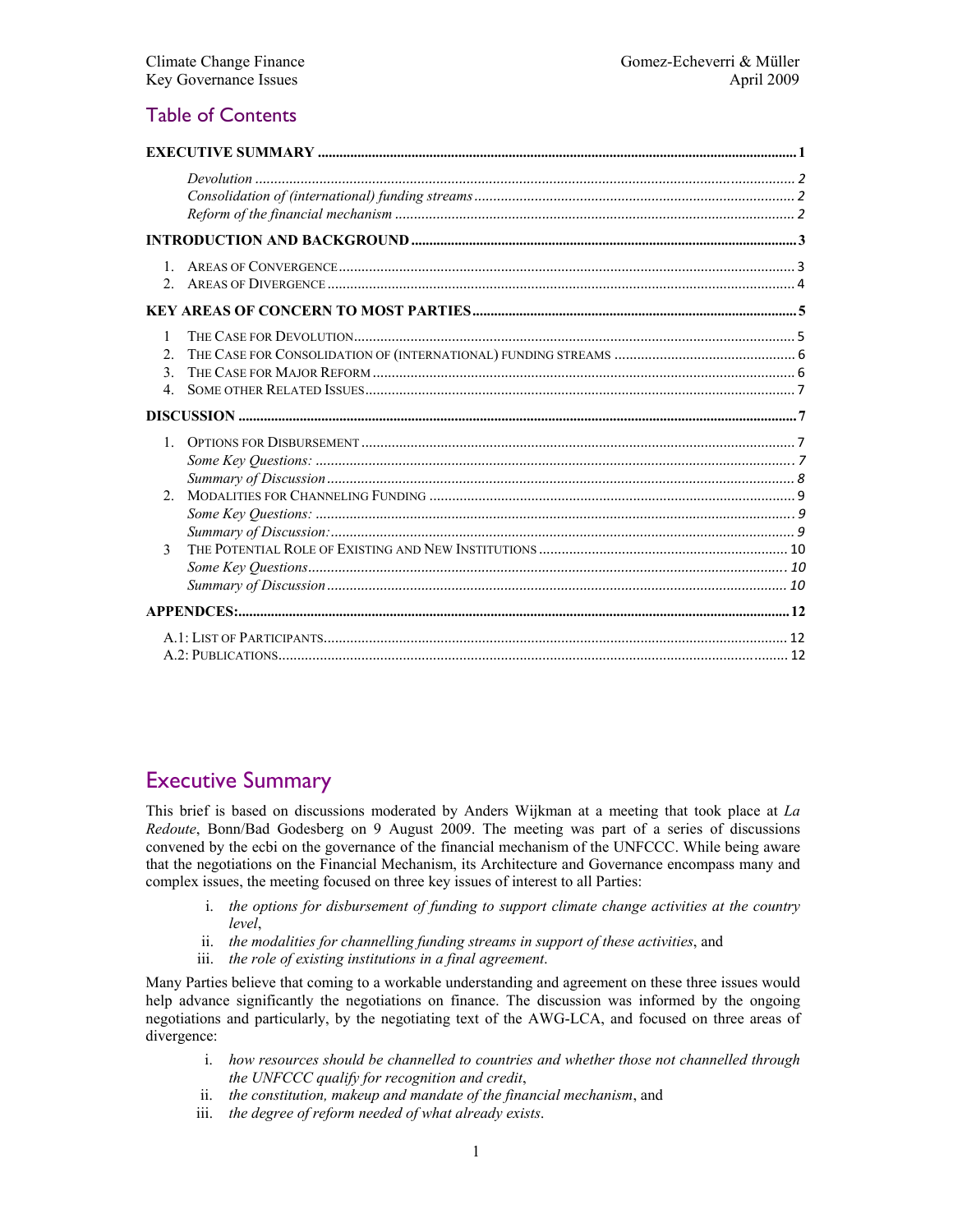To stimulate the discussion, the Moderator presented arguments in support of three specific positions as follows:

- i. *the case for devolution of decision-making to developing countries and the need to move away from the present system of retaining funding decisions at the level of international institutions or donor agencies;*
- ii. *the case for consolidation of (international) funding streams to supplant the present system characterized by fragmentation and lack of coordination*; and
- iii. *the case for major reform of the financial mechanism*.

#### **DEVOLUTION**

On devolution, some of participants wanted to know what it really meant in the case of climate change financing. Simply stated, it is a system of decision-making in which countries make their decisions on disbursement of funds to support programs and projects under rigorous standards and criteria. Under this system, it is possible that some of the functions, such as knowledge sharing and technology development systems, would remain at the international level. A more detailed analysis of these functions was requested. Some participants also brought up the issue of credibility and the need to build safeguards for adherence to standards and metrics of performance as well as oversight and auditing systems. In sum, devolution does not mean loss of control as many developed countries feared. Many potential benefits were also discussed such as encouragement for institution building, capacity development and buy in and ownership of their programs.

#### **CONSOLIDATION OF (INTERNATIONAL) FUNDING STREAMS**

On the case for consolidation of (international) funding streams, the main argument put forward by the presenters was that the present system of funding is fragmented and lacks coordination and coherence. A consolidated fund does not mean that all the decisions would be made by one body managing those funds. One of the fears posed by the participants was that a centralized fund would create bureaucratic obstacles and inefficiencies. A consolidated fund is not a centralized fund but a pass-through mechanism for funding stream to different themes but with allocation and disbursement decisions made by separate bodies responsible for doing so under rigorous allocation criteria. Technical advice and support functions as well as tracking performance on both sides (MRV) would be carried out elsewhere. Given the large scale of funds expected, it would be unrealistic to expect that all would flow through one funding channel. Most participants argued in favour of several funding streams.

#### **REFORM OF THE FINANCIAL MECHANISM**

On reform of the financial mechanism, the discussion centred on the degree of involvement of the UNFCCC regime in operating the funding of climate change and how much it should be left to function by itself. Most developing countries insist that most if not all must be under the authority of the COP and cite their displeasure with the GEF. Most agreed that regardless of the role of the COP, existing institutions still had a big role to play in several functions. Most agreed that there had to be greater automaticity in the funding streams and more systems to facilitate the flow, the tracking and the performance expected of these funds. This is where there is an urgent need to build national capacities and possibly national entities to link up with the international institutions to be created.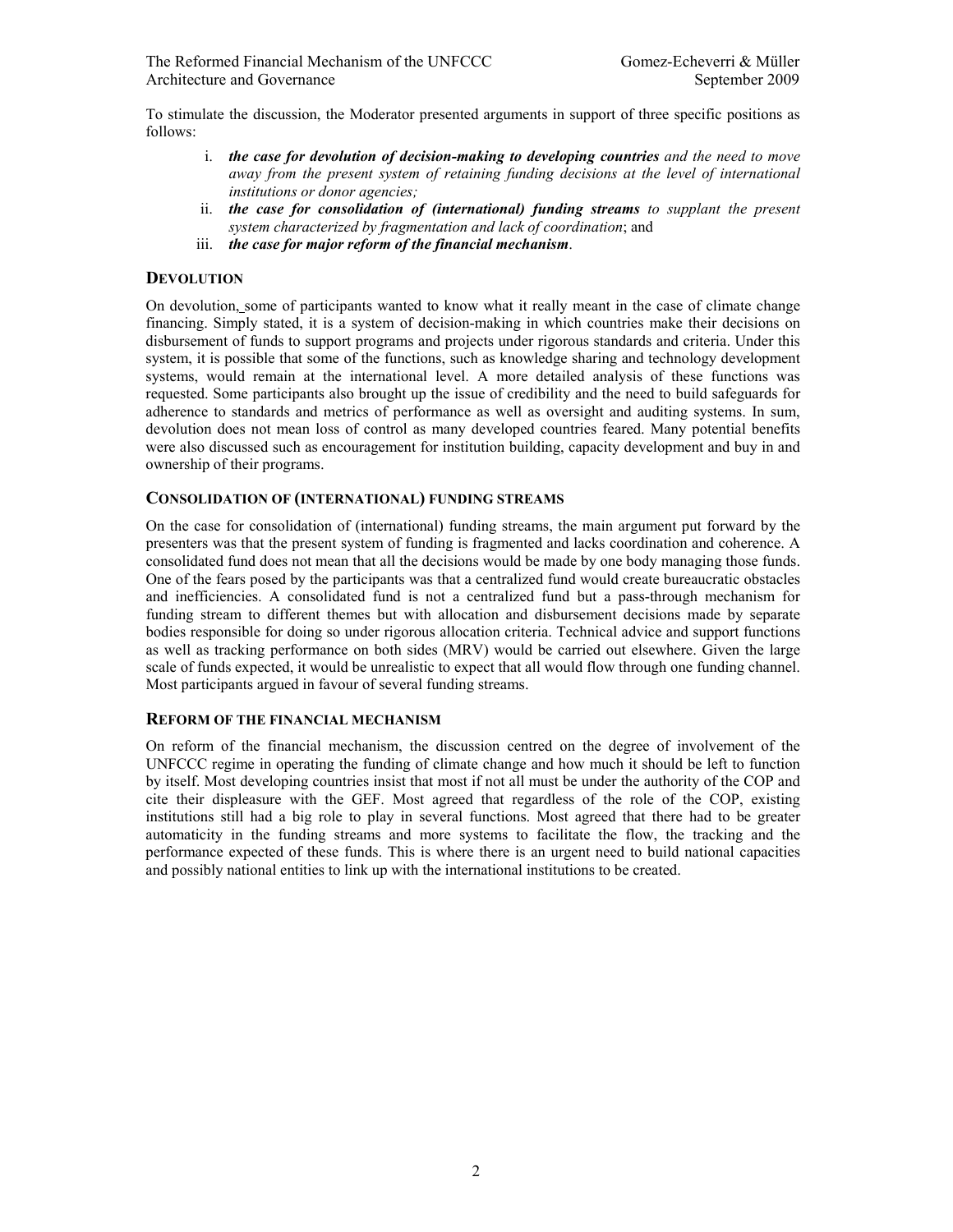# Introduction and Background

This policy brief is based on the facilitated discussions that took place at La Redoute, Bonn/Bad Godesberg on 9 August 2009, immediately prior to the intersessional informal consultations of the UNFCCC. The meeting was convened by Benito Müller, Luis Gomez-Echeverri, Surya Sethi and Anders Wijkman, who moderated the discussion. The participants are listed in Appendix 1.

During the course of this year, the European Capacity Building Initiative (ecbi) has been facilitating a round of informal consultations and briefings on possible institutional options for the governance of climate change finance in the future UNFCCC regime. This initiative was launched with the strong encouragement of a number of members of developed and developing country UNFCCC delegations.They felt that discussions on some very sensitive but crucial issues of importance to both on the subject could best be advanced through an informal platform where views expressed and options discussed openly in a frank manner under the Chatham House Rule.

In addition to this round of discussions, a series of briefs have been issued (as listed in Appendix 2). The preparation of two briefs – one on the Reformed Financial Mechanism and one other on the History of the Financial Mechanism – involved an intensive dialogue and global consultations with specialists, international lawyers, and experts from all over the world who have followed the climate change negotiations for over a decade. The round of consultations has involved both Annex I as well as non Annex I Party delegations, plus individuals from non-governmental organizations and specialized institutions from both developed as well as developing countries.

The present Brief is part of this series and its purpose if to provide a summary of the discussions that took place at the meeting of August 9 of 2009 at La Redoute in Bonn prior to the inter-session meeting of UNFCCC in Bonn with 26 Party delegates and 5 ecbi resource persons.

Coming to an agreement on the architecture – the institutional and governance structure – of the financial arrangements to support the future climate change regime is a prerequisite to the success of the forthcoming Copenhagen Climate Conference. Less than four months away, it is clear that Parties are far from a consensus on what this governance structure should or could look like. In the negotiating text of the AWG LCA, there are a number of very good proposals which could lead to a workable solution.

The discussions at La Redoute were informed by the progress of the ongoing negotiations and built on the areas of convergence of the AWG LAC negotiating text which are numerous, as reported on the UNFCCC website.<sup>1</sup>

#### 1. Areas of Convergence

The areas of convergence include:

• There needs to be a substantial provision of financial resources to further enhance the full, effective and sustained implementation of the UNFCCC and the fulfilment of the Bali Action Plan;

 $\overline{a}$ <sup>1</sup> http://unfccc.int/files/meetings/ad\_hoc\_working\_groups/lca/application/pdf/finance140809.pdf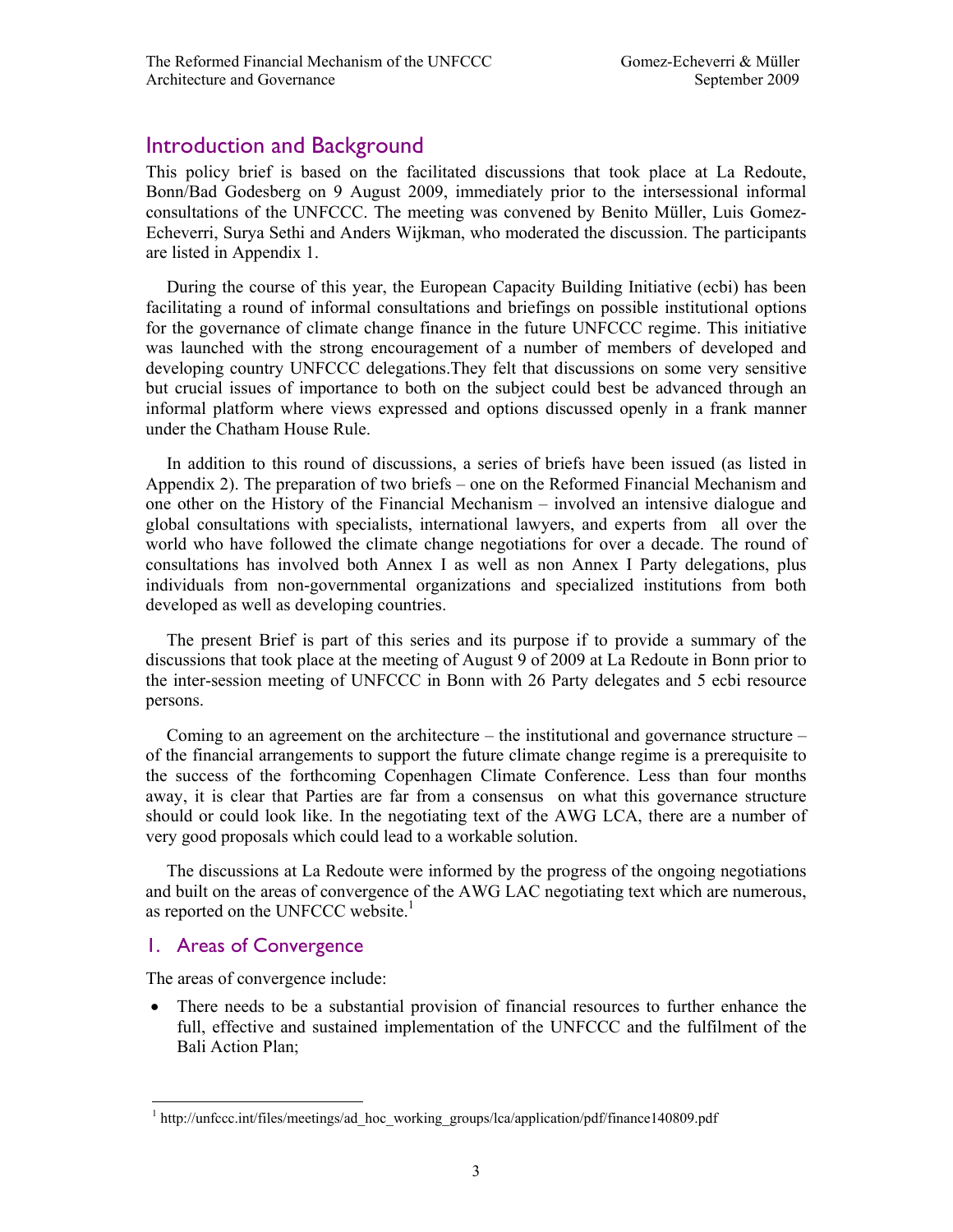The Reformed Financial Mechanism of the UNFCCC Gomez-Echeverri & Müller Architecture and Governance September 2009

- There is a substantial gap between the financial resources required for enhanced action on mitigation and adaptation in developing countries and the level of resources currently available;
- There is a need to provide scaled-up, new, additional, predictable, and sustainable financial resources;
- Financing would be derived from multiple sources;
- Principles of equity and common but differentiated responsibilities need to be the base;
- Full transparency, efficiency, effectiveness, equitable, and balanced representation of all Parties;
- The financial mechanism shall function under the guidance and be accountable to the COP;
- Coherence and coordination between the financing under the COP and the various financial mechanisms and individual funds to reduce fragmentation in the implementation of the Convention and promote access to the variety of available funding;
- Simplified and improved access to financial resources;
- Delivery of financial resources to follow a programmatic approach, using a project approach when appropriate;
- Country driven;
- All developing country Parties are eligible for the funding, with special consideration for the needs of vulnerable countries;
- Funds shall be allocated for adaptation, mitigation, technology transfer and capacity building in a balanced manner;
- Financial resources are to be provided in the form of grants and/or concessional loans.

#### 2. Areas of Divergence

But the areas of divergence are still numerous and include:

- Whether the financial mechanism should act under the guidance or authority of the COP;
- The roles of the public and private sector in the financing of climate change under the UNFCCC;
- Whether the governance of financial resources should be exercised through bilateral, regional and multilateral channels in addition to some other authority under the Convention;
- Whether financial resources provided through bilateral, regional, and other multilateral channels or other institutions outside the Convention shall be regarded as fulfilment of the commitments by developed country Parties;
- Whether direct access by recipient countries should be possible, provided that the fiduciary standards of the in-country recipient country entities are effective;
- Whether there should be an Executive Body with the supporting structures to operationalize the financial mechanism under the full authority and guidance of the COP.

The purpose of the meeting at La Redoute was not to cover all of these issues, but to have a focused discussion on three crucial issues that are at the centre of the negotiations on the issue of finance, namely: the options for actual disbursement of funding to support climate change activities at the country level, the modalities for channelling funding streams in support of these activities, and the role of existing institutions in a final agreement. Many Parties believe that coming to a workable understanding and agreement on these three issues would significantly advance the negotiations on governance of finance.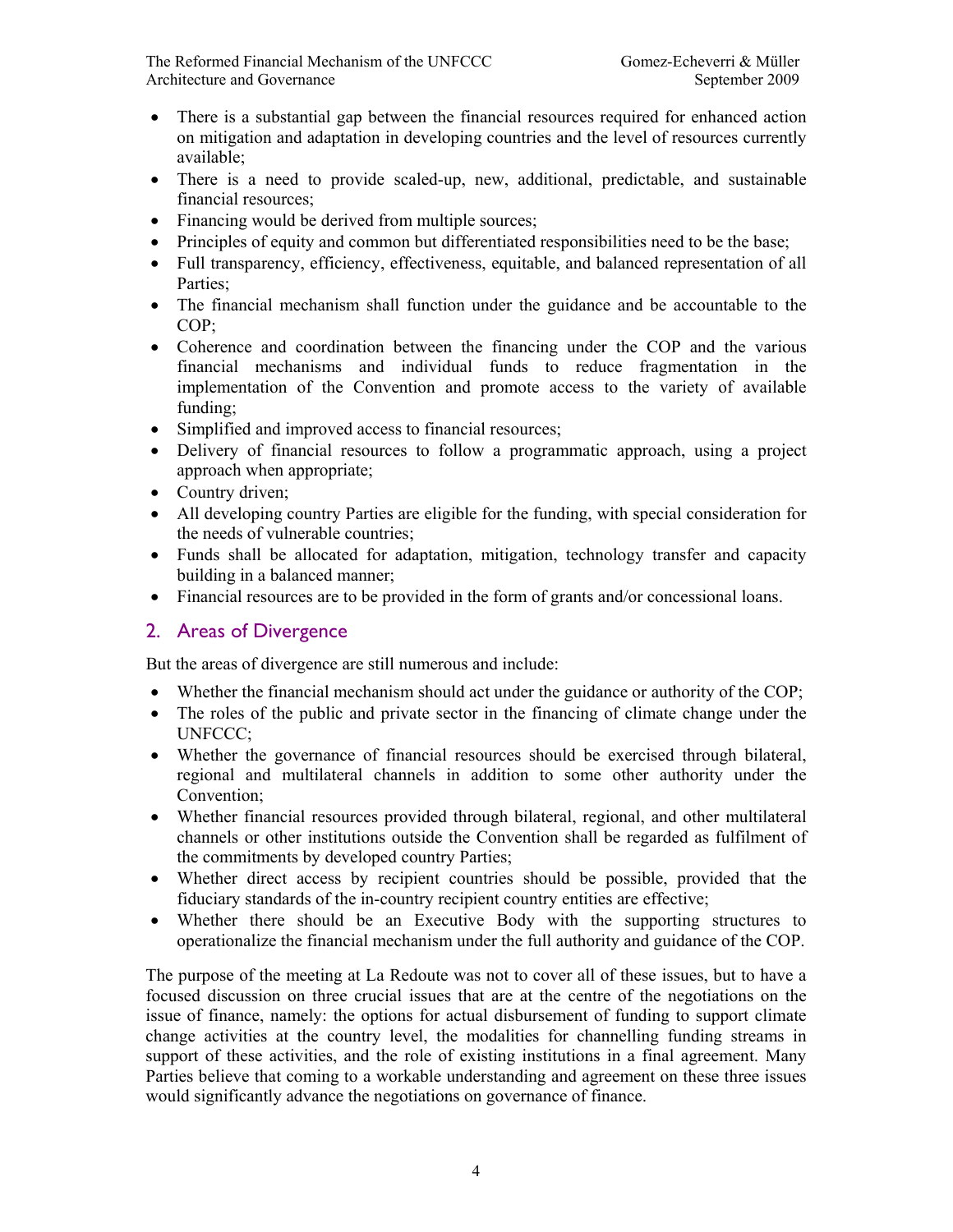The decision to focus on the these issues was arrived at after consultation with several Party delegations. This decision was based on the results of these consultations and on the analysis of convergence and divergence in the negotiations.

# Key Areas of Concern to Most Parties

In less than five months, Parties to UNFCCC will be expected to come to a decision, among others, on the institutional arrangements that will govern the financial flows to support developing country action on climate change. The AWG-LCA now has a text from the Chair compiling the views and positions of Parties. This text, with the additions and modifications introduced in the August Bonn Inter sessional Informal Consultation in Bonn, will be the basis of the next rounds of negotiations to take place in Bangkok and Barcelona prior to COP 15. Parties have had the chance to comment on and review the evolving negotiating text. Regarding financing, three areas in particular stand out as critical to the final agreement: 1) the options for actual disbursement of funding to support climate change activities at the country level, 2) the modalities for channelling funding streams in support of these activities, and 3) the role of existing institutions in a final agreement.

While being aware that the negotiations on the Financial Mechanism, its Architecture and Governance within the context of the UNFCCC encompass many other key issues, such as sources and levels of funding, burden sharing, and eligibility criteria to name just a few, the La Redoute meeting discussion centred on the three critical areas mentioned above. For each of these areas, the Moderator presented a short text laying out the main issues, an initial thesis, and some key assumptions under which the discussion could proceed. Following is the set of arguments that was presented to the participants for consideration for each of the areas.

# 1 The Case for Devolution

Given the unprecedented level of international finance needed to address climate change in developing countries (both from private and public sectors), one of the key issue is whether it would be appropriate, desirable or even feasible to maintain the currently preferred system of funding decisions which are '*retained*' − i.e. taken outside the target country, be it by bilateral or international agencies − – as opposed to '*devolved*' to national decisionmaking.

In recent years, developed countries are opting more and more either for devolution in the form of 'budget support' or delegation, in the form of 'specialized targeted trust funds', to multilateral institutions. Should the new model be one that follows the principle of subsidiarity where decisions are devolved to 'designated national funding entities' in order to ensure that decisions on what gets funded are taken at the national level?

Devolution of funding decisions to countries responsible to take the actions has several advantages in addition to avoiding creeping transaction costs of growing multilateral bureaucratic structures. For one, it also ensures 'buy-in' and 'ownership' by countries over these decisions, consequently strengthening national commitment and mainstreaming of action into broader national and sectoral development strategies.

Devolution of funding furthermore has advantages related to capacity building for decisionmaking at the national level. Many countries will be encouraged (and assisted) to strengthen their decision-making capacity, which in turn facilitates and strengthens accountability and transparency. Fiduciary standards and accountability will always be critical and in some cases difficult given sovereign sensitivities. But given the agreements at Bali on MRV, this issue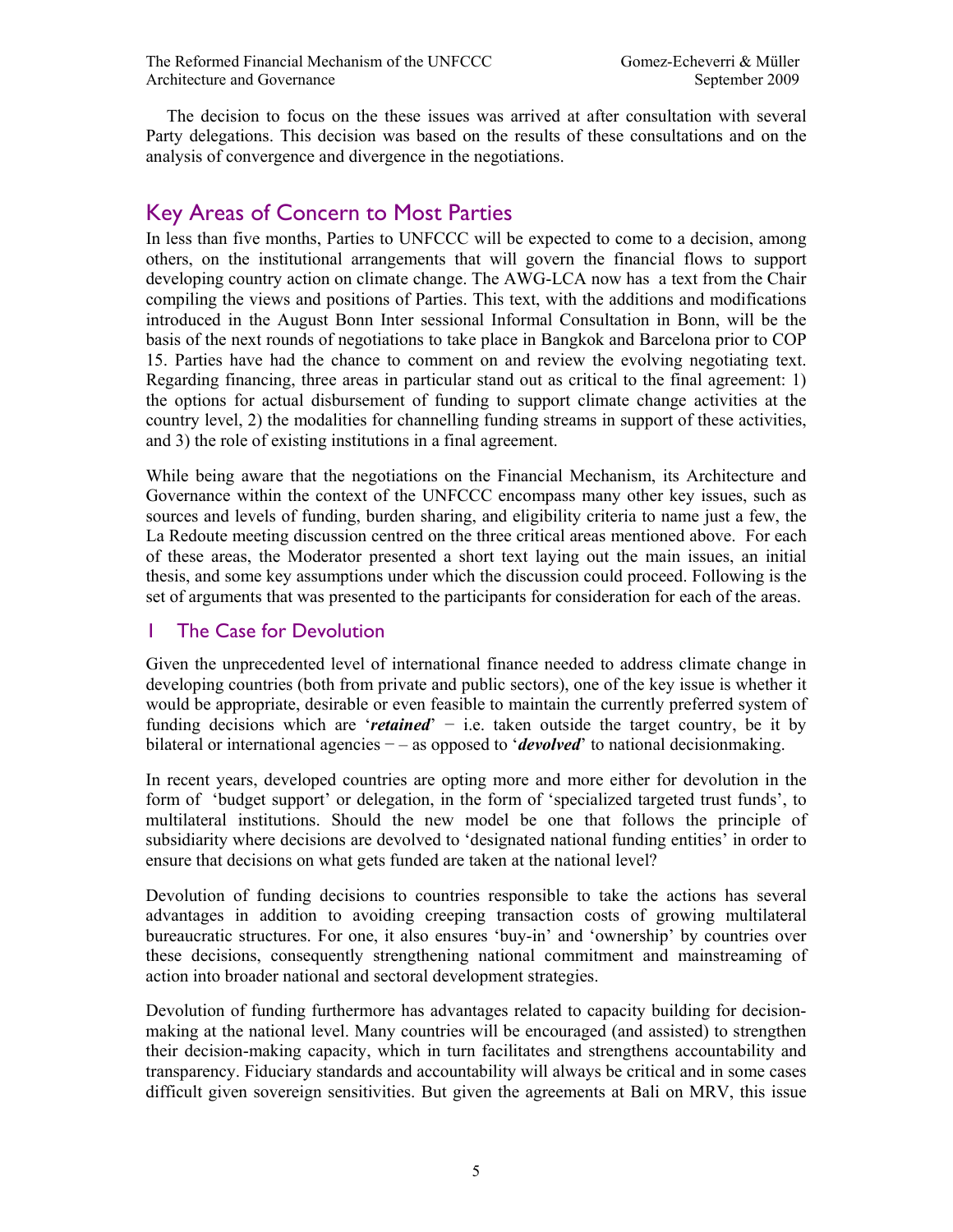could in the end be relatively easy to resolve with the right structures and mechanisms to make expectations quite clear and explicit.

# 2. The Case for Consolidation of (international) funding streams

International Climate Change Funding can be *fragmented* as is the norm today with several bilateral, multilateral and other channels; or it can be *consolidated*, collected in a multilateral streamlined 'pass-through ' fund. This multilateral 'pass-through' fund would be managed by a Trustee. What resources countries would receive would be decided by a resource allocation system to be decided by the COP and would include rigorous criteria and formula. This streamlined system would be possible in a system of devolution argued above.

The Montreal Protocol regime provides some lessons. Under the Montreal Protocol, Parties obligated to provide funds to developing countries have the option to channel as much as 20% of the resources directly through their bilateral systems. Whether they have some flexibility or not, the issue is: should the system be largely consolidated – as in the case of the Montreal Protocol regime – or should funding for climate change remain as it is today, namely largely fragmented (albeit with an increased level of 'coordination')

The issue of the desired degree of consolidation is not only pertinent at the international, but also at the national level. In the proposal of the Reformed Financial Mechanism, the case is made for the need to create national funding hubs ('designated national funding entities'), for consolidating funding streams that arrive in the country either from a consolidated fund or several funding streams and for making decisions on the disbursement of funds to support proposed activities (the case of devolution). Another alternative is to have a system where funds go directly to projects and programmes with the decisions taken elsewhere.

Consolidation at the national and the international level are independent of one another. However, to be totally consistent, devolution of decision making would work best under a system of national consolidation of international funding in 'designated national funding entities'.

Internationally, the key issues that need to be addressed are the *fairness of the ultimate resource regime* (i.e. collection, allocation and disbursement), and the problem of '*thematic balance*' – that is, trying to ensure that each of the themes to be funded (e.g. mitigation, REDD, adaptation, technology transfer, etc.) receive their fair share.

One of the key differences between ODA and international climate change funding under the UNFCCC is that the latter is not only compulsory for those who are meant to contribute, but that it has an element of entitlement on the part of the eligible recipients. In this context, it is therefore important that *everybody who is meant to, contributes their fair share* and *everybody who is entitled to, receives their fair share*.

# 3. The Case for Major Reform

The question that is in the mind of many is the degree of involvement of the UNFCCC regime in operating the allocation of internationally consolidated climate change funding. In this context, developing countries have made it clear through their submissions that operating entities must be 'under the authority' of the UNFCCC COP, which is minimally taken to mean that their Executive Bodies are to be selected ('hired and fired') by the COP. At present, neither the sole operating entity – Global Environment Facility (GEF) – nor international institutions funding climate change in developing countries are under the direct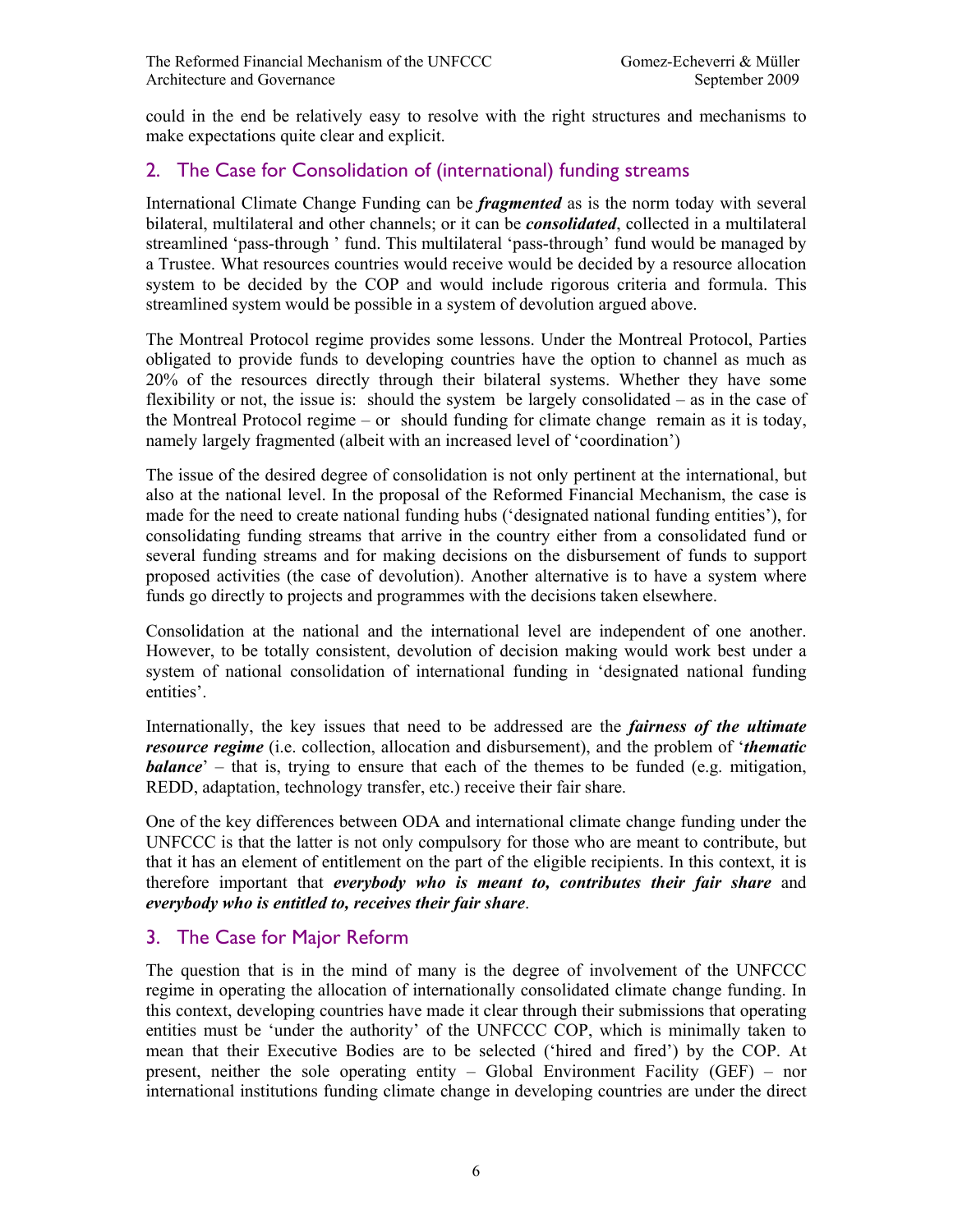authority of the COP in this sense. The GEF has a relationship with the COP that is guided by a MOU and an Annex, and maintains its own governance structure.

There are a number of functions which existing (and for that matter new) institutions could take in the context of international climate change funding. The focus here is on the function of being an operating entity, making decisions not only on allocation but also of disbursement.

#### 4. Some other Related Issues

The issues of devolution and consolidation at the international level are mutually independent. Decisions can be retained abroad or devolved to the recipient, regardless of whether international funding is consolidated or fragmented.

This is slightly different in the case of national consolidation, for it is not easy to see how one could have genuine devolution of decisionmaking (to the national level) without some form of national consolidation.

Some of the potential functions of existing entities obviously do depend on the degree of consolidation. Thus, if there is no (international) consolidation, then there is no need for operating entities.

# **Discussion**

The purpose of the La Redoute meeting was not to seek consensus but to have an open discussion on the concerns of Parties in each of the areas, to provide a glimpse at the issues of most interest to Parties, areas of possible convergence, and areas where there are still complex issues to resolve. The initial intention was to separate the discussion into the three blocks of issues. As the discussion got under way, it became quite evident that the three issues were so inter-related, that it was difficult to separate the discussion. Nevertheless, as much as possible, the summary below tries to separate and present the issues, impressions and views of the participants by area.

To guide the discussion, the Moderator suggested a set of questions. This set of questions is presented with the summary of the discussion in each of the areas:

# 1. Options for Disbursement

#### **SOME KEY QUESTIONS:**

- a) *What should be the decision-making model of international financial support for climate change action in developing countries? Should decisions on financial support be retained by bilateral and multilateral agencies? Or should decisions be devolved to the countries where the funds are used? Or is a combination of both the best option?*
- b) *Are there types of financial support − such as for capacitybuilding and technology transfer – which are more effectively and efficiently funded and retained at the international level?*
- c) *If devolution of funding decisions is the preferred option, what are the circumstances or institutional arrangements that need to exist at the national level in order to make this option possible, feasible and viable? Against what reference instruments, if any – e.g. (thematic) national strategies), performance baselines or reference levels for the case of REDD – will funding be directed?*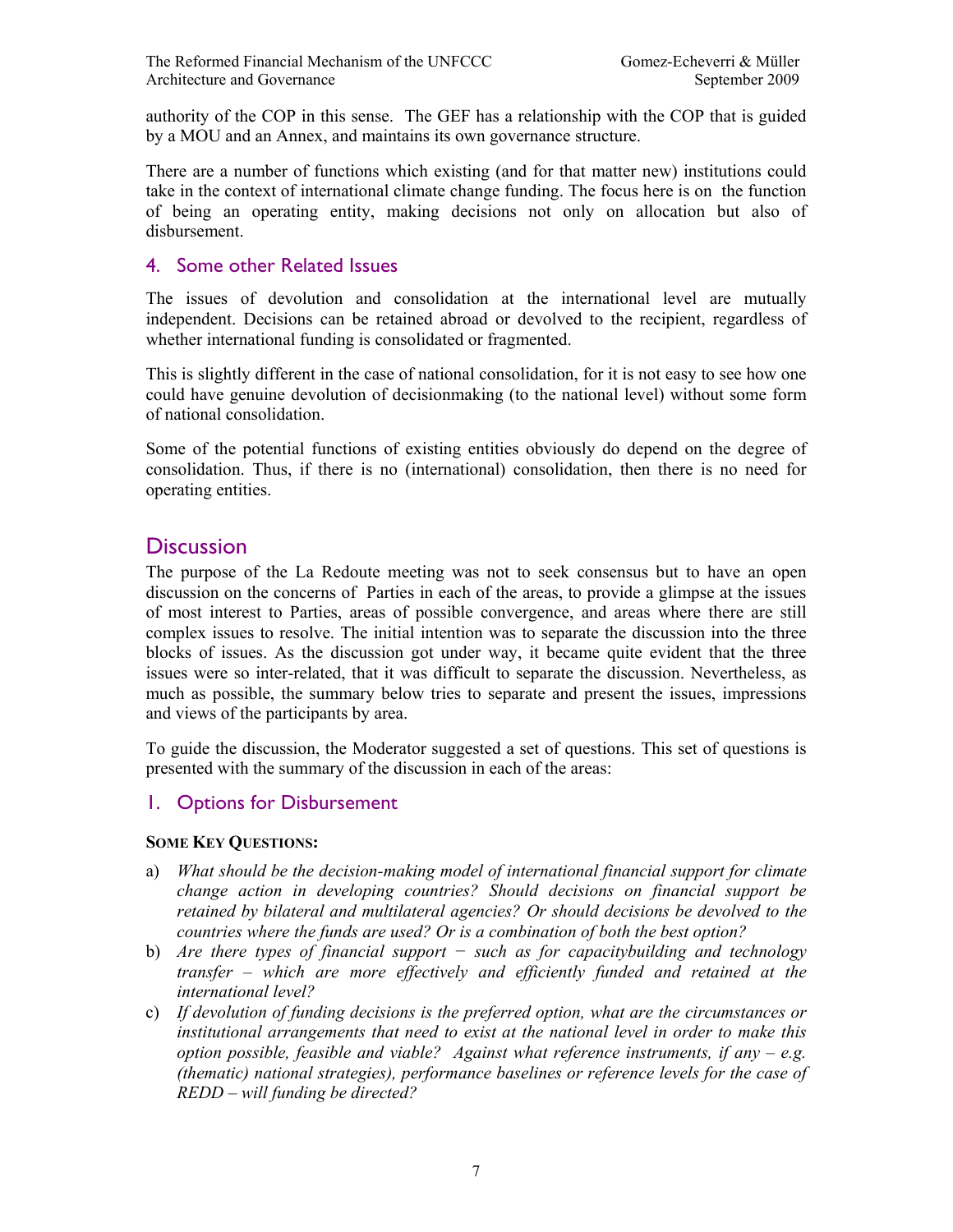#### **SUMMARY OF DISCUSSION**

The discussion revolved around the following categories of issues and questions:

- *The definition of devolution*: Devolution as it is being proposed by the facilitators refers to a system of decision-making under rigorous standards and criteria for decisions on disbursement of funds in accordance with the principle of subsidiarity.<sup>2</sup> This includes not just devolution of the decision-making for planning (as was the case in the NAPAs) but also on *what programs are priorities for countries and which get funded*. In other words, genuine devolution of decision-making is not possible without the provision of funds to allocate.
- *Does it have to be devolution vs centralized/retained decision-making or is there a spectrum of possible models?* Many felt that it would be necessary to examine the list of functions that are necessary to run the system properly and only then make decisions as to what gets devolved and what gets retained at the international level. Although most agreed with this proposition, the facilitators argued that while this is true in general, the decisions as to what should be funded should primarily be within the realm of the countries who, after all, know best their own priorities, capacities, and needs. It was mentioned by several participants that in the area of adaptation, for example, the problems and the solutions are very much locality-specific and it is inconceivable that decisions on it can be taken outside of the country in some international agency or operating entity.
- *Are devolution and international consolidation of funding mutual pre-requisites? Does a devolved centralized system at the national level mean that funds have to come from only one place OR can this centralized national entity take funds from several sources including the private sector?* While the facilitators argued that the system would be more efficient and effective if the two were working together, it was also concluded that an internationally fragmented system with various funding streams could still be consolidated at the national level.
- *Implications for Control and Oversight*: Devolution does not necessarily mean a loss of control – a concern of many developed countries when confronted with this proposal. Under a rigorous system of standards and oversight operating in a system under the COP (including NAMAs, MRV, registries and other metrics), it is difficult to conclude that such a system would not have checks and balances to ensure quality control and performance according to results.
- *Implications of a devolved model for global coherence and exchange of information for knowledge building*: Some areas, such as capacity building, knowledge sharing and technology development and transfer, were mentioned as being areas which could benefit from a retention of decision making at the international level under the Convention.
- *Implications of a devolved system on cost effectiveness*: A devolved system would press for national structures which are ultimately needed to manage a climate change effort in countries. These are institutions that are required anyway. The alternative of needing to strengthen the staffing and technical structures and thus the transaction costs of international organizations and operating entities to undertake these tasks should be a factor to be examined when comparing a devolved vs a retained system. In sum, a

 $\overline{a}$  $2<sup>2</sup>$  'the principle that a central authority should have a subsidiary function, performing only those tasks which cannot be performed effectively at a more immediate or local level'[*Oxford English Dictionary*]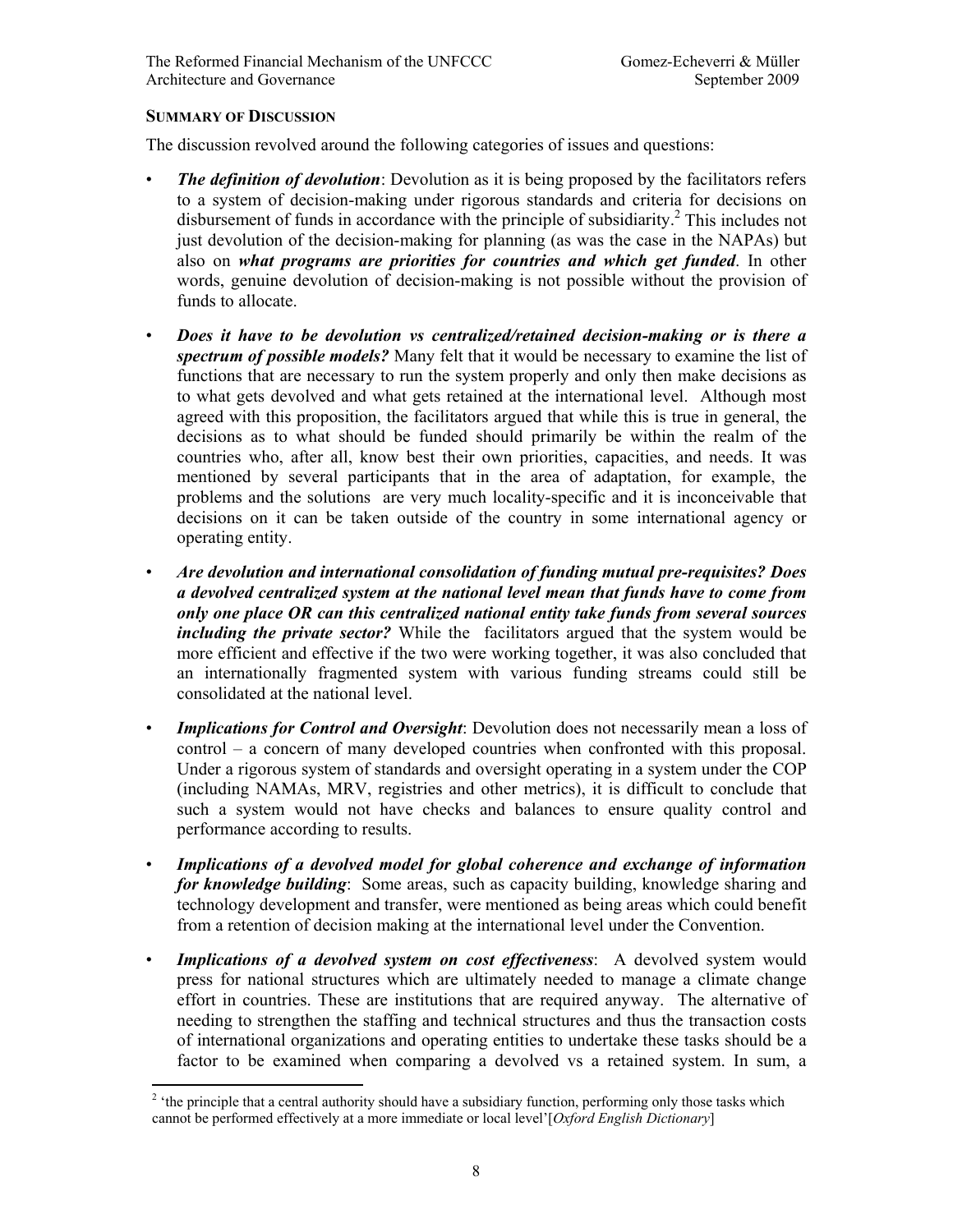devolved system would not only counteract the rise of transaction costs (that would grow in a retained system of decision-making) but also help to build capacities in countries as these are institutions that would need to be created and/or strengthened.

- *Will devolution affect the credibility of the system and the increase and flow of funds?* This issue also led to arguments for the need to build strong oversight and auditing systems as well as to adhere to rigorous standards and metrics for performance as per the agreements of the COP. A priori, there is no obvious reason to think that such a system (a devolved system) would suffer from credibility and trust.
- 2. Modalities for Channelling Funding

#### **SOME KEY QUESTIONS:**

- a) *Should the current 'decentralized' or fragmented system of funding be continued (albeit with 'better coordination') or is there a need to strive for a consolidated system? Or is there room for a combination of both?*
- b) *Should committed funding be differentiated from other types of support (e.g. REDDreadiness support, capacity building, technology transfer support, etc)?*
- c) *If consolidation is the preferred option, what are the elements of design that could make this option possible, effective, fair, and efficient?*
- d) *What is the best way to ensure thematic balance amongst the diverse needs (mitigation, adaptation, capacity building, technology transfer, etc)?*
- e) *How can we ensure that Parties who are entitled to funds get their fair share of the funding and those who are required to contribute shoulder their fair share of the burden?*

#### **SUMMARY OF DISCUSSION:**

- *Definition*: '*Consolidation*' is *not* the same as '*centralization*'. Consolidated funding, in other words, does *not* mean that all the decisions on allocation and disbursement are taken at some 'central planning' level. After all, the RFM proposal involves both an internationally consolidated 'through put' model which is decentralized through devolution funding decisions to the country level.
- *Consolidation and the fairness of a system of allocation*: Under a consolidated system it would be relatively easy to ensure an equitable sharing of the available resources: country allocations would be based on strict allocation criteria (approved by the COP), in the form either of disbursement formulae or on a performance basis. Several participants mentioned the need to have a formula in which all countries would get a minimum of resources and the rest according to a formula and strict criteria. The point was made that ensuring not only a balanced but fair financing under a 'coordination' model might be rather more difficult, particularly if the coordination is not binding.
- *The role of an international consolidated fund*: Under a system of a consolidated fund, the activities regarding technical advice and assistance to countries, as for example, for developing national strategies and plans, would be placed elsewhere (in the RFM proposal of the facilitators, this task is left to the thematic assessment units). Other roles such as tracking of contributions by Parties in meeting their obligations under the Convention would also be primarily done elsewhere, namely at the receiving end by the national designated funding entities.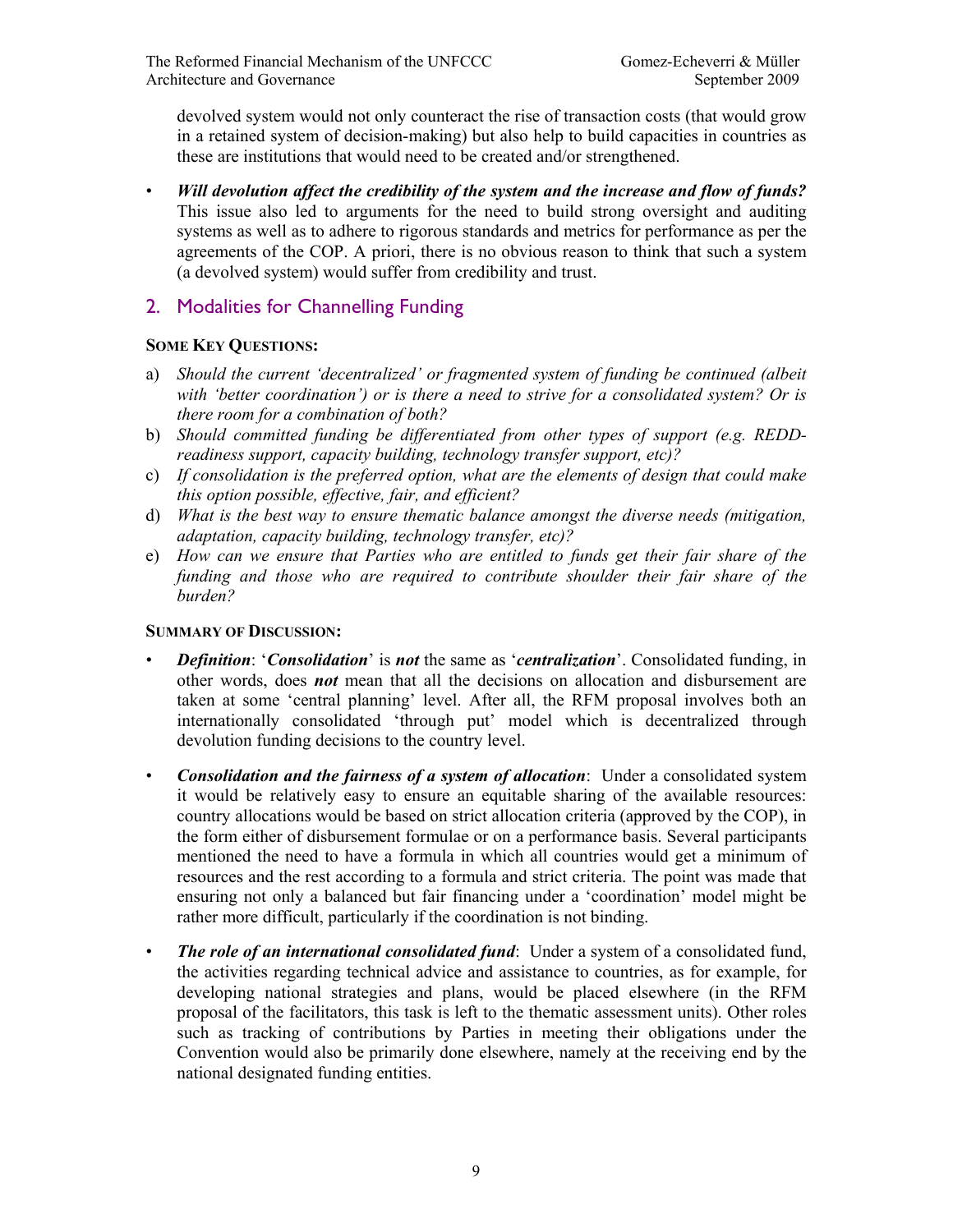- *Should a consolidated fund be the only option offered to Parties?* Several mentioned that there would be many who would ask for this flexibility, including to channel through existing institutions that have build a large body of work and experience in the areas of mitigation, REDD, adaptation and technology. One participant felt that a middle option would be best with safeguards for coordination, coherence and adherence to COP decisions.
- *Implications of an international consolidated fund for speed and efficiency*: As mentioned in the definition, the decisions on allocation and disbursement are not made by the trustee but by other bodies that would need to be created within the UNFCCC regardless of whether there is a consolidated fund or not. The speed and efficiency is to be measured there and not in the consolidated fund.
- *Implications of a consolidated fund for reporting*: The new system for funding for developing countries to be established by COP 15 will be one of obligation rather than voluntary action as it is at present. As such, there will be a need to establish entities for certifying and registering support that is meant to count against financial obligations. The type of reporting under the consolidated fund is the tracking of the funds placed, the funds allocated, and the programs funded. It will be complementary to reporting by others under the COP. Several participants argued that many international systems have a wealth of experience in these areas which should be used.

#### 3 The Potential Role of Existing and New Institutions

#### **SOME KEY QUESTIONS**

- *a) Is there a need for new institutions? And if yes, what if any would be the role of existing ones?*
- *b) What would be required to make existing institutions fit for purpose and tasks that they may be assigned?*
- *c) What would be the role of the COP in the allocation of resources, and its relationship to any operating entity, either consolidated or not?*

#### **SUMMARY OF DISCUSSION**

- *Does devolution and consolidation of funding mean no role for existing institutions?* The conclusion was that there are so many functions and tasks that need to be performed, that there will indeed be many possible roles for existing institutions. For some, the role could even be one of becoming an operating entity of the UNFCCC. The role of being an international organization will continue to be extremely important in the implementation, the support for implementation, and in capacity building (including in helping countries establish national entities and systems to perform key functions such as MRV, baselines, reference emissions, levels, registries, etc.), and other tasks that could be outsourced.
- *What is logic and justification for the G77 and China proposal?* For a number of years, developing countries have been dissatisfied with the slow and inadequate response vis-à-vis the immense needsof the present arrangements. These range from issues related to governance and relationship to the COP to others regarding the mobilization of resources (at present on a voluntary basis), the allocation of resources and the disbursement. The proposal of the G77 and China calls for a complete overhaul of the system based on this negative assessment.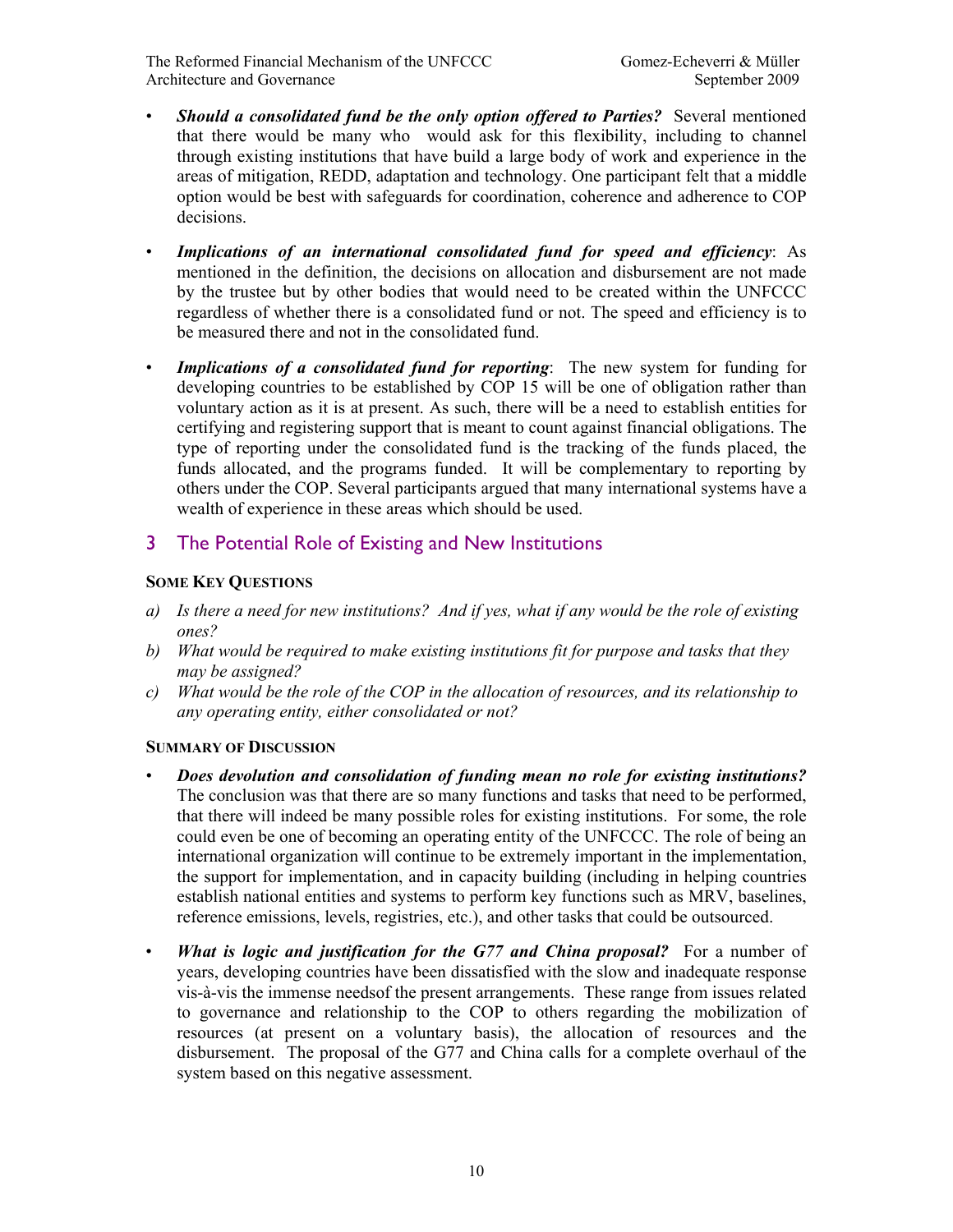The Reformed Financial Mechanism of the UNFCCC Gomez-Echeverri & Müller Architecture and Governance September 2009

- *Is a system of allocation of resources on a predictable manner possible?* All the participants agreed on the automaticity of the funding. Some however suggested that a system of safeguards was necessary to account for a lack of performance, and in some cases, even a failure of governance in the country. The response from some, particularly developing countries, was that there was a need to think of a paradigm shift of transfer of resources when in comes to climate change. ODA has certain parameters for allocation of resources which should not, under any circumstance, apply to climate change funding where predictability and the possibility of linking to concrete metrics of performance was possible. The establishment of a designated national entities, each to suit the needs of each country, to coordinate and be responsible for these tasks would improve the chances of success and links between funding and performance.
- *Are there good experiences oversight and performance monitoring?* In addition to the systems agreed at Bali for the Bali Action Plan (MRV), there would need to be systems in place not only to carry out functions of external monitoring and evaluation but also auditing. There are many experiences, including those of international organizations, NGOs, and UN Agencies, from which standards could be copied and lessons learned. Experience and history has taught us that although it is not possible to always guarantee a perfect flawless world, there are indeed many ways to mitigate and avoid risks. Countries from around the world already have systems in place not only for the management of their national budgets but also for ODA, loans and investments. All of these have established precedents and experience that can be used quickly and readily.
- *What will existing institutions need to do to improve the chances of being assigned large potential roles in the post 2012 regime?* Again, many felt that it would be helpful to have a change of the relationship and paradigm of resource transfer when it comes to climate change funding. In the case of climate change, it is not a donor and recipient relationship, that is, one set on voluntary or unilateral standards, but to be set as part of the legal agreement – the Convention. A relationship based on these principles would facilitate establishing trust and credibility:the basis of performance on both sides is mutual. At present, many participants felt that this is not the case with some international organizations. One participant felt that rather that simply walk away from these institutions (that are owned by governments), an effort should be made to make them work within the new paradigm of climate change funding. In the case of some of these agencies, using them would also improve the chances of linking development, development finance and climate change. The G77 and China proposal is based on the notion that this would be difficult if not impossible because of the governance and power structures existing within these institutions.